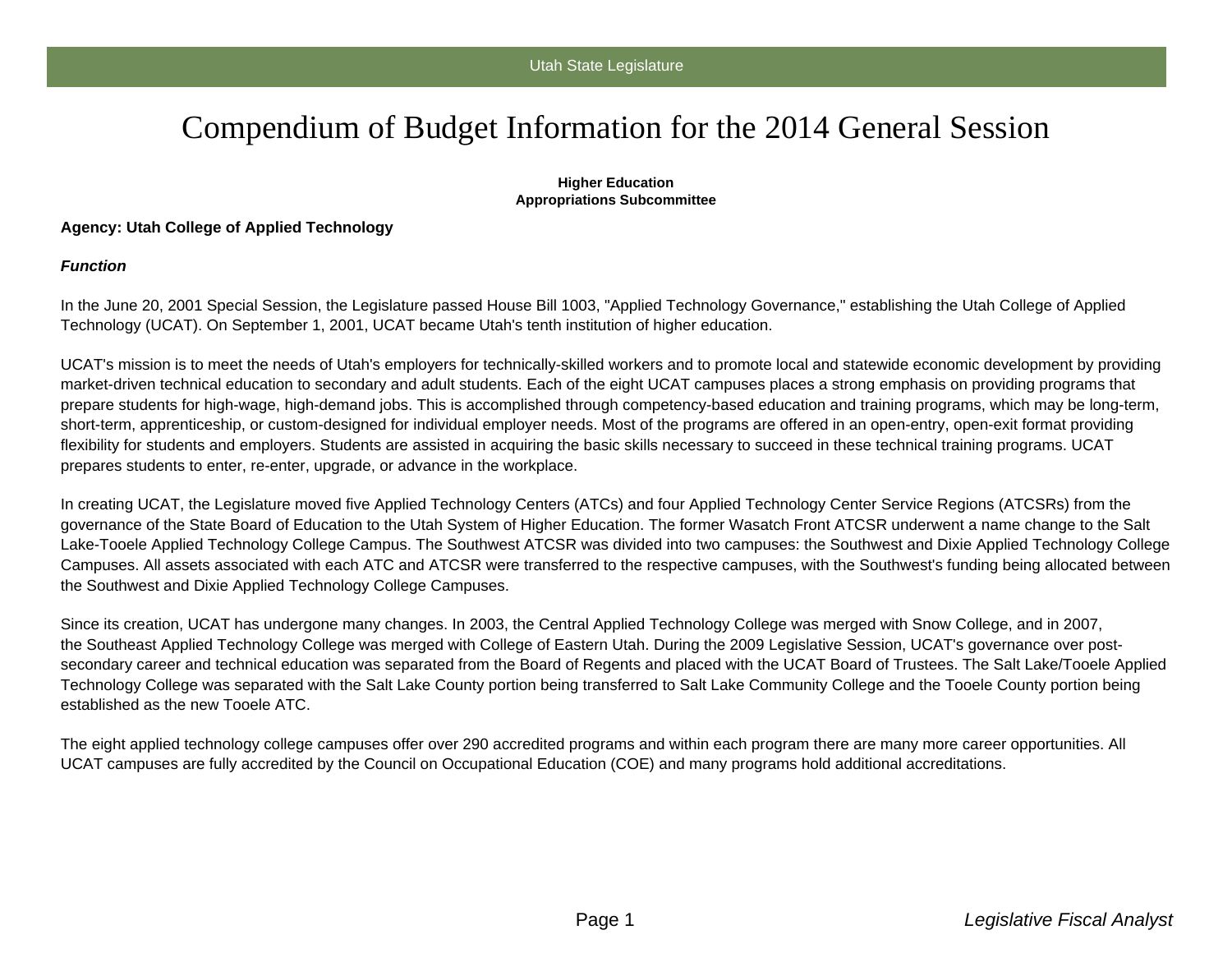UCAT's flexible schedule is ideal for working adults with limited time and for high school students desiring to supplement their high school schedule. High school students enroll tuition-free; tuition for adults is minimal. Students may register at any time during regular business hours and receive instruction in a self-paced format.

#### **Statutory Authority**

The following laws govern the Utah College of Applied Technology:

- UCA 53B-2a establishes UCAT and outlines the powers and duties of the President, the Board of Trustees, the Campus Presidents and the Campus Board of Directors.
- UCA 53B-2a-105 identifies the composition of UCAT's eight campuses.
- UCA 53B-2a-106 outlines the curriculum for the UCAT campuses.
- UCA 53B-2a-113 defines the leasing authority for UCAT.
- UCA 53B-16-205 details the career and technical education at the Snow Richfield Campus.
- UCA 53B-16-207 covers the Utah State University College of Eastern Utah's career and technical education requirements.
- UCA 53B-16-210 establishes the School of Applied Technology at Salt Lake Community College College.

#### **Issues/Analysis**

This link provides UCAT's annual reports from 2009 through 2013.

## **Funding Detail**

UCAT funding is comprised of General Fund, Education Fund, and Dedicated Credits.

#### **Table 1: Operating and Capital Budget Including Expendable Funds and Accounts**

| Sources of Finance                     | 2013<br>Actual | 2014<br>Approp | 2014<br>Change | 2014<br>Revised | 2015<br>Change | 2015<br>Approp |
|----------------------------------------|----------------|----------------|----------------|-----------------|----------------|----------------|
| <b>General Fund</b>                    | \$18,651,900   | \$18,651,900   | \$0            | \$18,651,900    | \$0            | \$18,651,900   |
| General Fund, One-time                 | (\$401,800)    | \$0            | \$0            | \$0             | \$0            | \$0            |
| Uniform School Fund                    | \$0            | \$0            | \$0            | \$0             | \$0            | \$0            |
| <b>Education Fund</b>                  | \$32,961,300   | \$39,178,700   | \$0            | \$39,178,700    | \$8,432,000    | \$47,610,700   |
| Education Fund, One-time               | \$0            | \$0            | \$0            | \$0             | (\$287,500)    | (\$287,500)    |
| American Recovery and Reinvestment Act | \$0            | \$0            | \$0            | \$0             | \$0            | \$0            |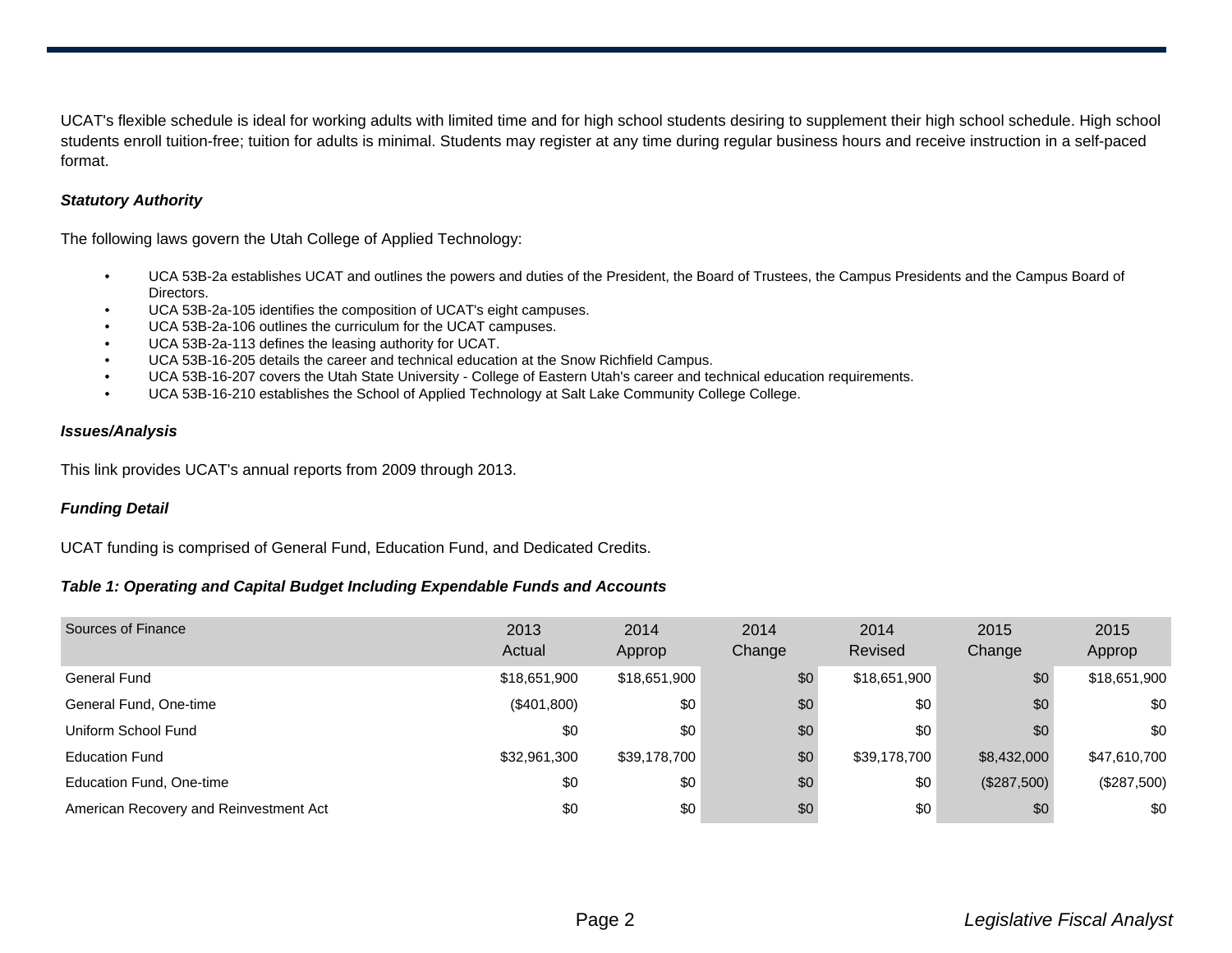| Dedicated Credits Revenue | \$6,804,700  | \$7,376,100  | \$107,600  | \$7,483,700  | \$20,600    | \$7,504,300  |
|---------------------------|--------------|--------------|------------|--------------|-------------|--------------|
| Beginning Nonlapsing      | \$2,800      | \$300        | \$17,700   | \$18,000     | \$6,000     | \$24,000     |
| Closing Nonlapsing        | (\$18,000)   | (S300)       | (\$23,700) | (\$24,000)   | \$0         | (\$24,000)   |
| Total                     | \$58,000,900 | \$65,206,700 | \$101,600  | \$65,308,300 | \$8,171,100 | \$73,479,400 |

| Line Items             | 2013<br>Actual | 2014<br>Approp | 2014<br>Change | 2014<br>Revised | 2015<br>Change | 2015<br>Approp |
|------------------------|----------------|----------------|----------------|-----------------|----------------|----------------|
| Administration         | \$4,800,400    | \$4,798,300    | \$0            | \$4,798,300     | \$1,063,500    | \$5,861,800    |
| <b>Bridgerland ATC</b> | \$10,399,100   | \$11,539,700   | \$41,800       | \$11,581,500    | \$831,600      | \$12,413,100   |
| Davis ATC              | \$11,929,300   | \$13,228,000   | \$12,000       | \$13,240,000    | \$1,231,000    | \$14,471,000   |
| Dixie ATC              | \$2,483,600    | \$2,889,700    | \$0            | \$2,889,700     | \$654,700      | \$3,544,400    |
| Mountainland ATC       | \$6,252,900    | \$6,757,400    | \$203,000      | \$6,960,400     | \$2,147,000    | \$9,107,400    |
| Ogden/Weber ATC        | \$12,302,300   | \$13,409,600   | (\$44,000)     | \$13,365,600    | \$888,000      | \$14,253,600   |
| Southwest ATC          | \$2,728,400    | \$3,370,000    | (\$72,200)     | \$3,297,800     | \$415,000      | \$3,712,800    |
| Tooele ATC             | \$1,465,900    | \$2,759,100    | (\$8,000)      | \$2,751,100     | \$400,400      | \$3,151,500    |
| Uintah Basin ATC       | \$5,639,000    | \$6,454,900    | (\$31,000)     | \$6,423,900     | \$539,900      | \$6,963,800    |
| Total                  | \$58,000,900   | \$65,206,700   | \$101,600      | \$65,308,300    | \$8,171,100    | \$73,479,400   |

| Categories of Expenditure | 2013<br>Actual | 2014<br>Approp | 2014<br>Change | 2014<br>Revised | 2015<br>Change | 2015<br>Approp |
|---------------------------|----------------|----------------|----------------|-----------------|----------------|----------------|
| <b>Personnel Services</b> | \$44,564,200   | \$46,821,300   | \$4,517,200    | \$51,338,500    | \$2,520,300    | \$53,858,800   |
| In-state Travel           | \$310,600      | \$333,600      | \$107,800      | \$441,400       | (\$107,800)    | \$333,600      |
| <b>Current Expense</b>    | \$12,344,600   | \$17,324,600   | (\$4,939,700)  | \$12,384,900    | \$6,074,900    | \$18,459,800   |
| Capital Outlay            | \$781,500      | \$727,200      | \$416,300      | \$1,143,500     | (\$416,300)    | \$727,200      |
| Other Charges/Pass Thru   | \$0            | \$0            | \$0            | \$0             | \$100,000      | \$100,000      |
| Total                     | \$58,000,900   | \$65,206,700   | \$101,600      | \$65,308,300    | \$8,171,100    | \$73,479,400   |